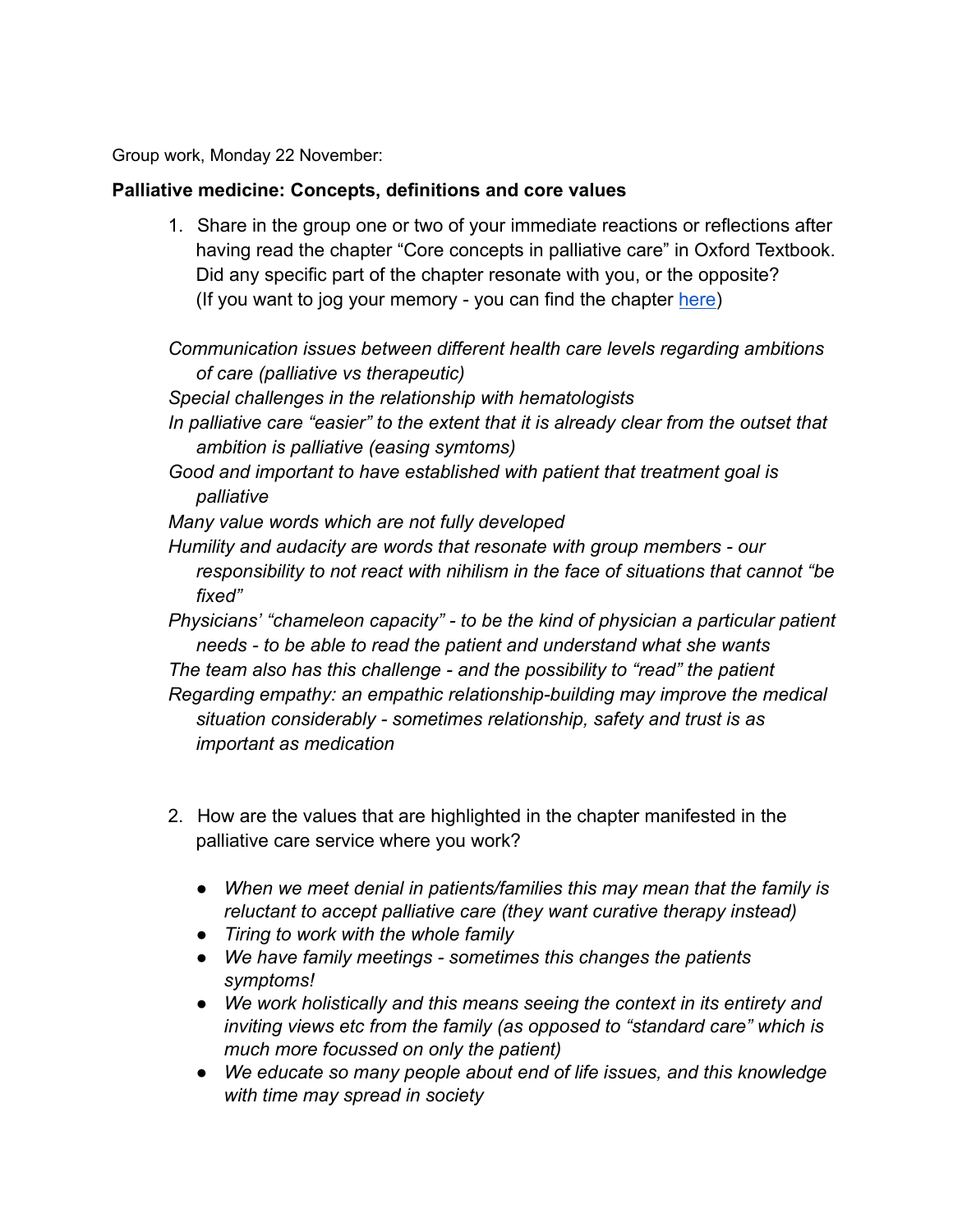- *● Death is a taboo topic in society start off by checking the patient/family's view on death - where are they? - start talking about death in a clear way*
- *● A clinical example: comparing end of life with pregnancy and delivery sometimes goes without medical help and sometimes it's medically complex. As in pregnancy it is important to listen to the body and the body decides.*
- *● Focus on hopes and fears and ask patients to talk about that.*
- 3. In your opinion, what are the differences between palliative medicine and other medical specialties – if any?
- *In many other specialities it is impossible or out of the customary to work holistically*
- *Some discussions are easier because the "decision frame" is set beforehandeverybody knows that it is a palliative situation*
- 4. What do you see as limitations for palliative care?

*Tricky interaction with other specialities*

*Misunderstanding from management and society that pallaitive medicine is "giving up" and "doing nothing"*

*Lack of highly advanced technical knowledge (in small teams)*

*Many people dont want palliative care because they are afraid of palliative medicine*

*Variation in competence among municipal care givers*

*Physical distance challenges - time lost at the road*

- 5. Why did you choose to work in palliative care? This is mostly a question for self-reflection, but you may share your thoughts in the group if you want to.
- 6. What do you hope to get from the Nordic course?

**Become better palliative physicians** *Reflect on our own practise Take home new knowledge to our teams Network, nationally and internationally*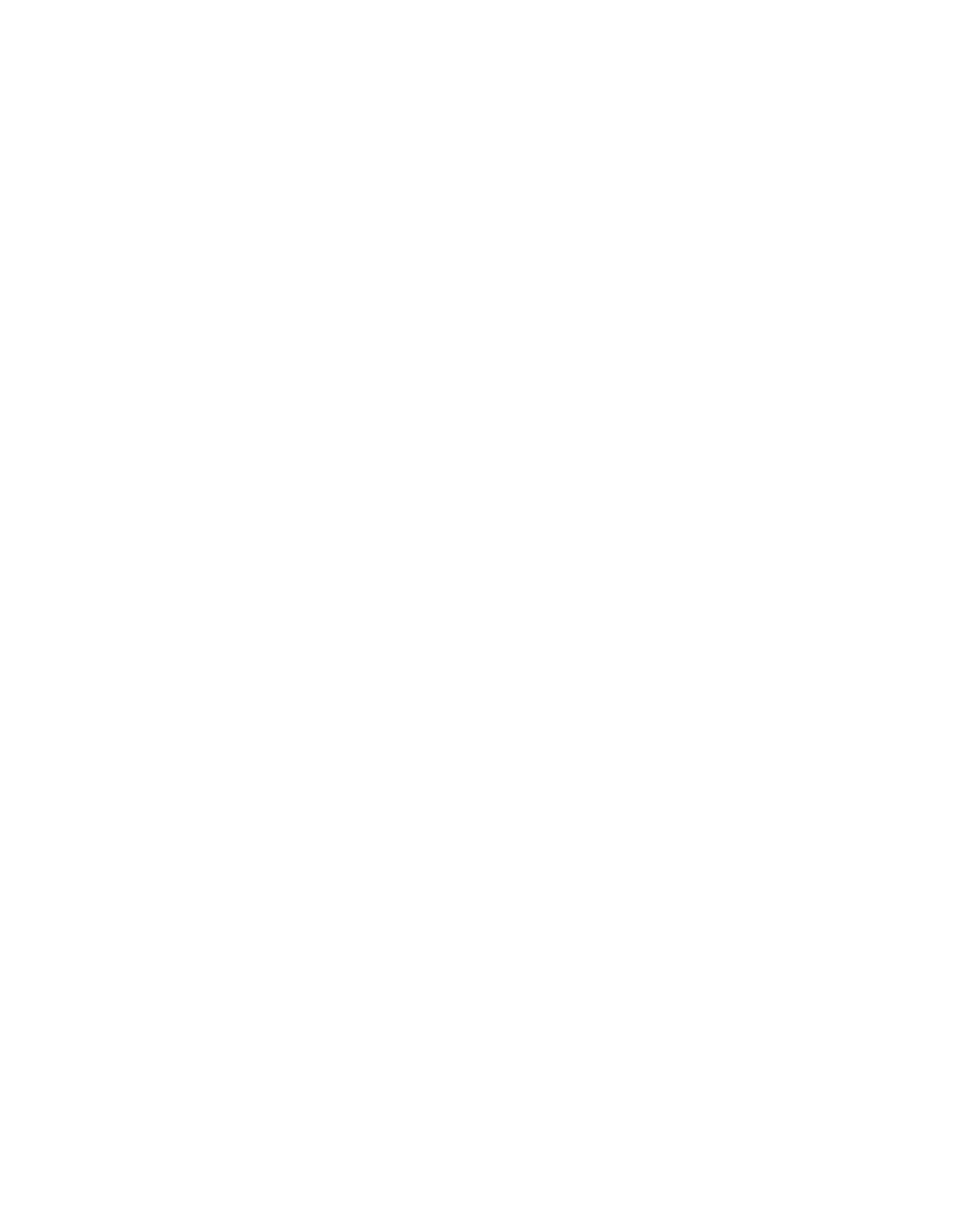## **Monday afternoon, 22 November**

Please discuss these scenarios, define one or more relevant research questions, and suggest one or more approaches for a course project to answer the question(s).

1. Two years ago, ESAS was implemented in three advanced home care units in a Swedish county. At present, only one of the units is still using the tool. The responsible physician is eager to know why implementation was successful in one unit and not the others, and how she should go about to have the tool implemented in the other two locations.

2. One of your colleagues works in a palliative care team in a hospital in a rural area. One day he experiences a difficult situation treating a terminally ill patient with an ICD (implantable cardioverter-defibrillator). No plans had been made for deactivation of the ICD. Your colleague wants his hospital to be better prepared for the next dying patient having an ICD. He thinks this will be a nice project for the Nordic course. How should he go about it?

3. An oncologist with a special interest in palliative care has been admitted to the Nordic course. She has the clear impression that while physical and psychological symptoms are reasonably well addressed in her department, the patients do not receive adequate spiritual care. Suggest a course project to address this assumption.

*FGD with team about spiritual care - barriers to spiritual care, intercultural aspects* Quality improvement project with spiritual workshop - measure knowledge before and after *Introduce a questionnaire of spiritual issues to patients - measure amount of spiritual discussions during our visists before and after* 

*Translation of research questionnaire on the topic.* 

4. Your special interest is cancer pain management. Working as a palliative care consultant in a university hospital, you have the clear impression that less epidural catheters have been inserted during the last two years, compared to the years before. Is this a coincidence, or has there been a change in policy? How can you find out?

*Study policy papers - have there been any changes in policy? Measure incidence over a five year period Interview palltive team about barriers to catheters*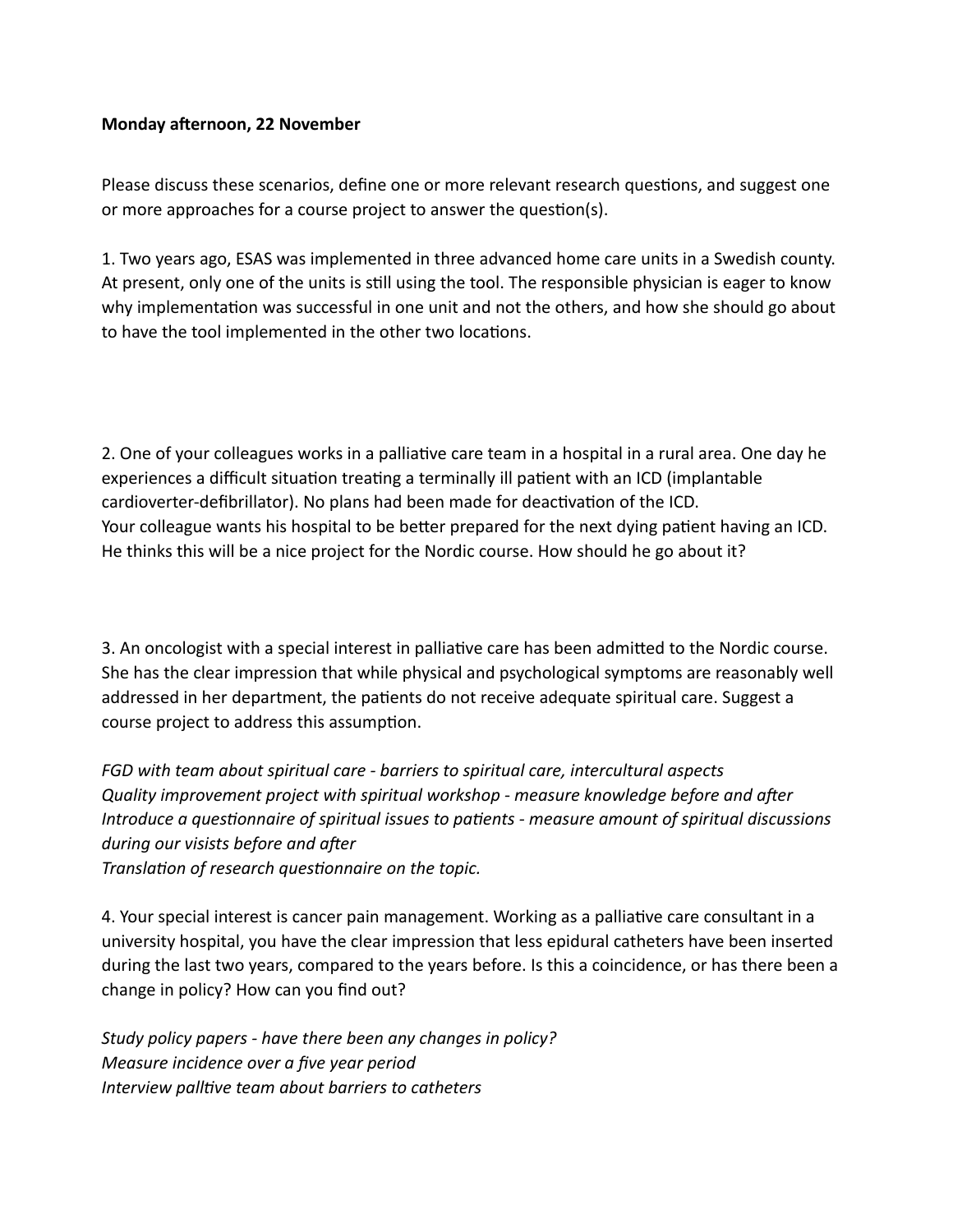5. As a consultant in a hospital-based palliative care team you attend the EAPC congress and read a poster presenting somatostatin (octreotide) as a treatment for refractory chemotherapy-induced diarrhoea. You wonder whether you should try this treatment in your own hospital. Give an idea for a course project addressing this issue.

## *Literature review of exisng evidence*

*AVOID trying to make an intervention, would need a large population to make a RCT* 

6. During a meeting for palliative care physicians in a region in one of the Nordic countries, it became evident that the doctors prescribed corticosteroids very differently. They did not use the same doses, and not even the same drugs. One of the younger physicians thinks this is very strange - how can he know how he himself should prescribe these drugs? Give some ideas for projects to explore this situation and help your young colleague.

*Literature review on guidelines Measure prescription patterns Write a local guideline* Audit the local practise against a national guideline

7. A physician has just been accepted to the 10th NSCPM. She has no research experience and is not tempted by statistics and large databases. Her interests are more in the field of arts and crafts. Give her some suggestions for a course project that could fit her inclinations.

Literature review on arts in medicine in the palliative setting, in her own country or in England music therapy, animals in hospice, bookclubs for relatives etc. "Green rehabilitation" (but not *rehabilitation!)* 

Design a project plan for an arts in medicine, which could be used to petition money

*Qualitative project to investigate patients or families or staff attitudes to arts in medicine* 

8. Since several course participants probably will choose an audit for their course project, we asked you to read the chapter on audit in palliative medicine in Oxford Textbook before coming to this module.

What topic or process would you want to audit at your own workplace? How would you plan this audit?

Are breast cancer patients underrepresented opn our ward? Consequtive count of all patients on *the ward for one month*